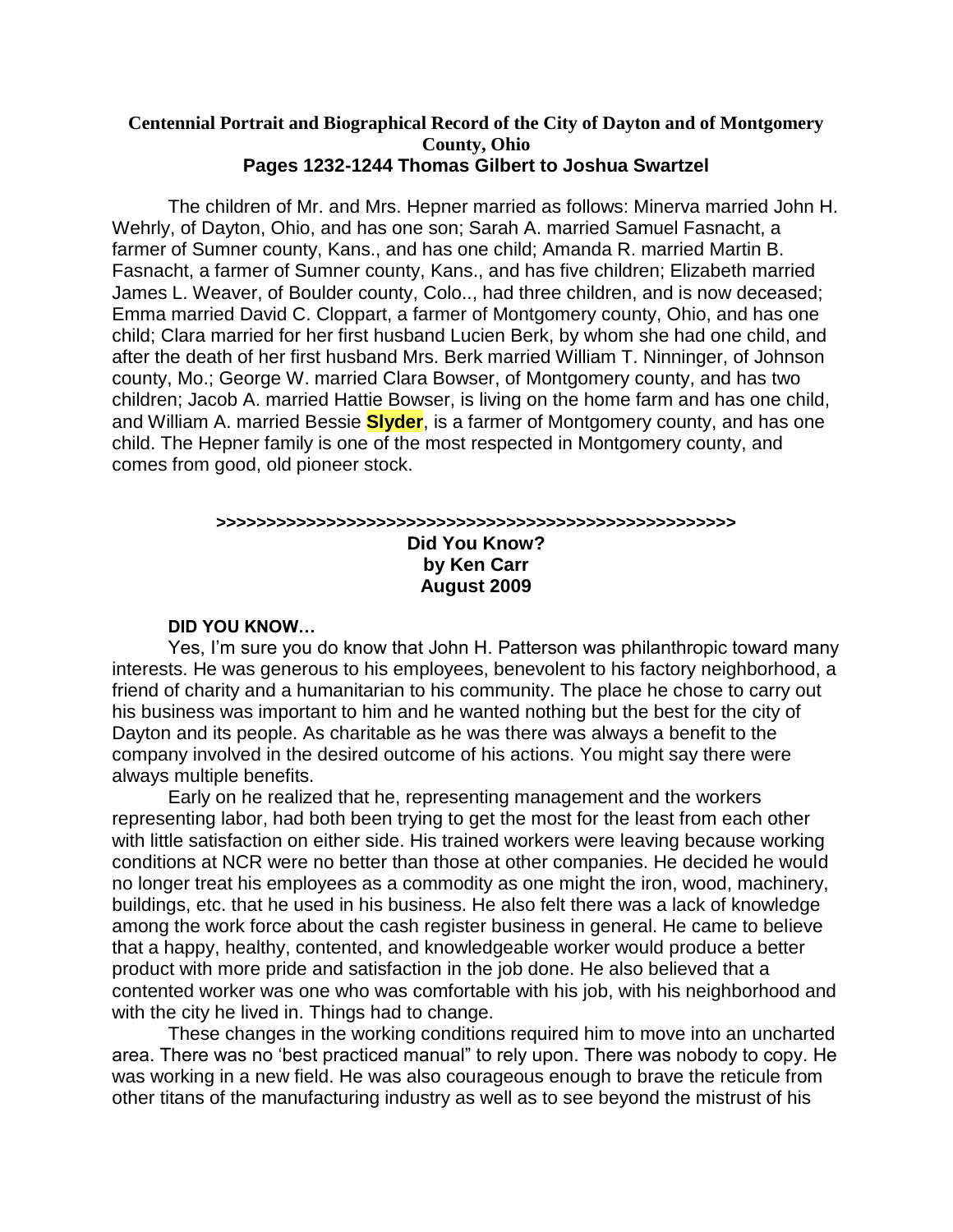own workers whose conditions he was trying to improve. He made many improvements to the working environment and to the worker benefits (he called them welfare programs which I'll detail at a later date). The changes he made were slowly acknowledged by the business world and some years later Forbes Magazine recognized Mr. Patterson as "America's Best Employer" and NCR as one of the best places in America to work.

The Patterson property in the south of Dayton, where he built his new factory, just happened to be near one of the worst neighborhoods in the city. The homes were run down, the streets were ill kept, fences needed mending, and yards were overgrown. "**Slidertown**" was not a pleasant place to live and yet many of his employees owned or rented homes there. His business was growing and each day customers and potential customers were visiting. Business leaders, politicians, entertainers, and other well known men and women came to see his new factory. The factory itself was everything visitors had heard it was and yet the surroundings were not at all pleasing to the eye.

Mr. Patterson decided that perhaps the best thing to do was set an example for the neighborhood and the city. So what did he do? He hired a professional. Not just any landscaper but Mr. John Olmsted who had designed the landscaping for the Vanderbilt family home "The Biltmore" in North Carolina and the Roosevelt family home in New York as well as being the chief landscaping architect for the Chicago Worlds Fair. Following a landscaping plan, the lawn of the factory was seeded, shrubs were placed near the buildings, trees were planted around the grounds, the buildings were painted and decorated with flowers boxes at the doors and under windows. The factory grounds became a landscape showcase for all to see.

Now Mr. Patterson set his sights on **Slidertown**. Using the factory property as an example, he distributed pamphlets in the community offering NCR's help to the residents to improve their property. She met skepticism at first, but when he made his groundskeepers available for planting and as instructors, offered Sunday landscaping lectures on company property, offer seed, shrubs, trees and other plants to the resident at cost, slowly **Slidertown** began to improve. Over time the area became a show place community. It had its own community center, library and adult school. Property values rose to become among the best in Dayton and the neighbor became one of the most desirable places in Dayton to live. To celebrate the transformation the name was even changed from **Slidertown** to "South Park."

Remember I mentioned multiple benefits? Mr. Patterson had improved the living condition of many of his employees, he had improved the neighborhood around his factory, and his factory was now the showplace he desired in the setting he wanted. And all because he believed a commitment to the city where he chose to headquarter his business produced results which benefited the city as well as NCR. It was a win-win situation.

>>>>>>>>>>>>>>>>>>>>>>>>>>>>>>>>>>>>>>>>>>>>>>>>>>>>>>>>>>>

#### *This article appeared in the Dayton Daily News, May 7, 1933* **THE MAN THEY HAD TO HANG TWICE By Howard Burba**

When a gaunt, uncurried old horse shambled along South Brown st. just eighty years ago, dragging behind him a truckster's wagon equally as dilapidated in appearance, no one gave it more than a passing glance. That is, no one except a couple of citizens who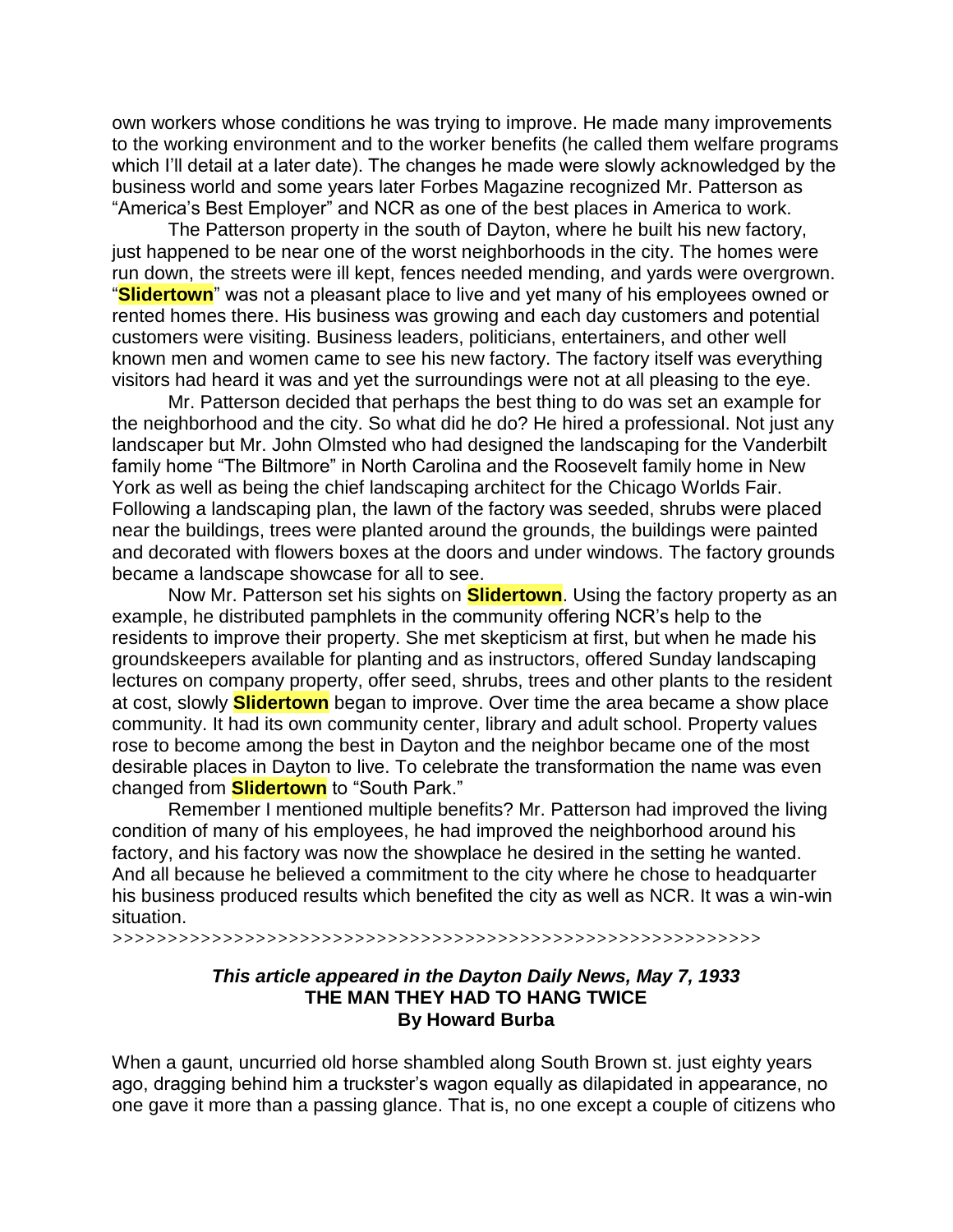happened to be standing on a street corner in "**Slidertown**," near the present site of the. N.C. R. They took a second look.

It may have been because there was nothing else moving around "**Slidertown**" at that early hour on the morning of August 13, 1853, or it may have been that those two citizens were above the average in the matter of curiosity. At any rate, they took a second look, and in doing so discovered that the old outfit was driverless. The horse was picking his own way along the highway still soft with the mud of recent rains. It was the second look that started an investigation. And it led to the discovery of a double-murder, one of the most cold-blooded crimes in the history of Ohio, and one for which Francis Dick paid with his life on a scaffold in the old Montgomery co. jail. Eighty long years have passed since that execution, and it is doubtful if anyone can now be found who personally witnessed it. But for long years the mention of the Dick hanging served to recall one strange, unusual feature in connection with it. It was at the Dick hanging that the rope broke and the executioner had to go through his grim task a second time.

But let's get back to "**Slidertown**" on the morning that mangy old horse came slowly wandering down the Brown st. hill, unheeded by all save the two early risers who stood chatting on a street corner. Let's hear the news of their discovery just as Daytonians heard it in their little local newspaper of that day.

#### **"SHOCKING EVENT—A WOMAN AND HER SON MURDERED!"**

That was the heading over that important piece of news—and that was all there was in the way of a heading. But the details were there, and the gruesomeness of the recital more than supplies any deficiency to be found in the heading.

"Great excitement was occasioned this morning," reads the first published story of the affair, "by the report that the bodies of a woman and a boy terribly mangled had been found in the woods on Stoddard's farm, near the residence of J. Patterson, just beyond the corporation line. It was ascertained that the murdered persons were Mrs. Elizabeth Young, an old woman who attends market with corn meal, and her son, James, a boy of some 14 or 15 years of age. The discovery was made by a couple of citizens of **Slidertown** who saw the horse and wagon of the old woman coming along the road just after daylight.

>>>>>>>>>>>>>>>>>>>>>>>>>>>>>>>>>>>>>>>>>>>>>>>>>>>>>>>>>>

### **THE REMARKABLE CAREER OF JOHN H. PATTERSON He Makes Workers Happy and Cash Registers for the Whole World—A Simple Success Recipe By B. C. Forbes**

#### **FACTORY WAS UNATTRACTIVE.**

The acorn did not at once grow into an oak. Troubles and obstacles were met at every turn. Construction of the cash registers demanded highly skilled and scrupulously careful workmanship of a novel kind. It was difficult first to teach the workers and then to retain them as their expert services were sought by others. The factory was located in an unsavory section of Dayton called **Slidertown**—everybody and everything on the downgrade had a habit of sliding into this section. To work at "The Cash" did not bring a high social rating; in plain language, the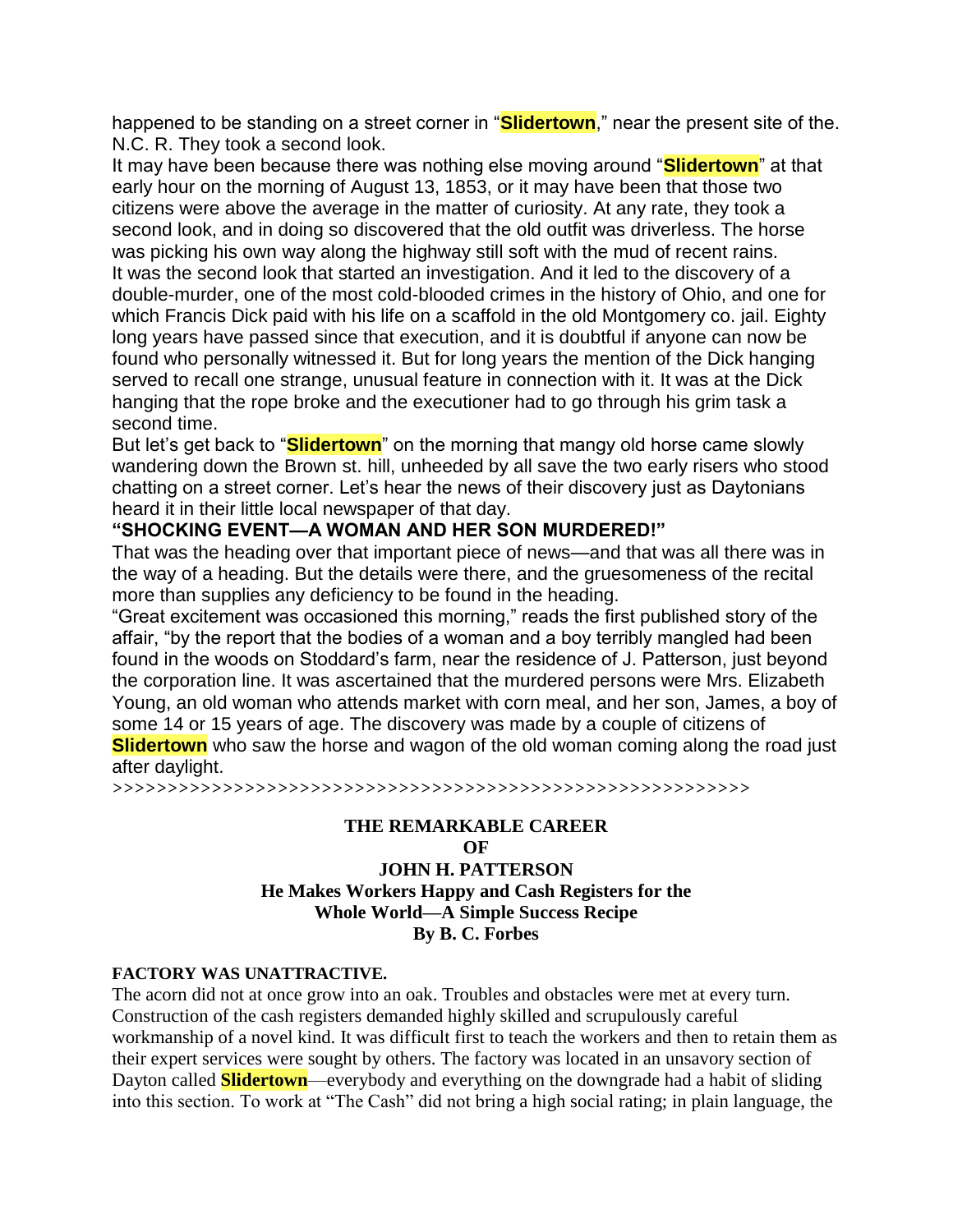better class of young men and particularly young women preferred to earn a living in more respectable surroundings.

John H. Patterson was partly to blame for this unsatisfactory state of affairs. He was not then a model employer. He was neither better nor worse than other factory owners. His interest in his employees was confined to what he could get out of them. And they repaid him in kind. Poor working conditions begot a poor product.

So bad, indeed, did things become that in one year \$50,000 worth of machines was thrown back on the hands of the company as faulty.

#### **BEGINS REFORMS**

The serving of the coffee had an instantaneous effect upon the output of the women. Patterson learned that kindness paid in dollars as well as in disposition. From that day on he never wavered in his determination to improve the lot of his people. One thoughtful innovation after another was introduced and a systematic effort was made to raise the quality and tone of the working force.

Better workmanship and better product brought increased business. Sales increased from a few thousands a year to several score of thousands. Larger buildings became necessary. **Slidertown** had been cleaned up somewhat under Mr. Patterson's influence, but it was still no Newport or Tuxedo. Mr. Patterson next bought up much of the property in the neighborhood and resolved to spend both money and time in revolutionizing the whole neighborhood.

Most important of all, he engaged the leading firm of architects in America to design a factory building which would be the very antithesis of the ordinary factory. He wanted it to contain every conceivable appointment conductive to the comfort and safety of the workers. He wanted, also, halls for noonday entertainment, for the holding of classes, for illustrated lessons, and lectures on the different phases of manufacturing the cash register and on salesmanship.

### **REFORMS BOYS.**

When the glass and steel palace began to be erected Dayton shook its head. Among other things, Patterson was told that the boys of **Slidertown** would not leave one whole window overnight, that new glass would cost him more than his profit. Patterson took the boys in hand and began to transform embryonic gangsters into young gardeners and young gentlemen. The boys were given individual gardens, received instruction from a head gardener, were shown how to organize themselves into a stock company, were inspired to interest themselves in the work, received prizes and, at the end of the year, were paid dividends from products sold. The company was run entirely by the boys themselves. Also, a club was formed to send city lads to work on farms during summer vacations. This solved the window-breaking problem–and solved, also, problems of more vital importance to the boys and to society.

Patterson's "coddling" of labor was bitterly resented by other employers. They reasoned that the best type of workers would prefer to secure positions with the Cash Register Company. They also feared that labor would become discontented, not to say obstreperous. Still he went ahead, convinced he was on the right track and that one day his example would have to be followed. The more he did for the happiness of those around him the more fun he got out of it

#### **SLIDERTOWN SPRUCES UP**

Mr. Patterson's activities on behalf of his employees multiplied. **Slidertown** began to blossom. Besides the boy club gardeners, grown-ups in the neighborhood became so greatly enamored of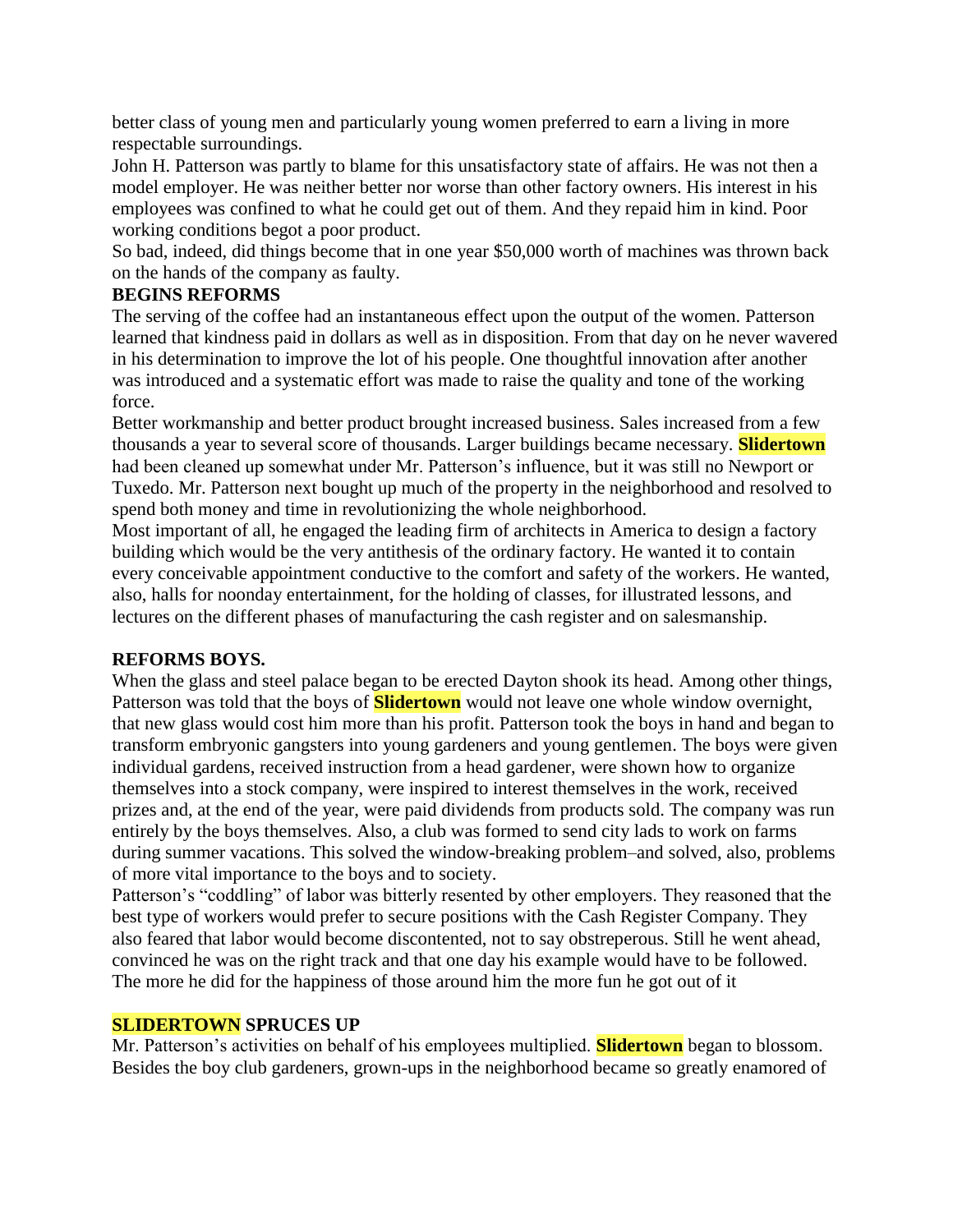the beautiful that, under consistent encouragement, they began to spruce up their homes and to surround them with flowers and lawns.

Mr. Patterson also worked laboriously and against much discouragement to arouse the citizens of Dayton to make of it " The City Beautiful." He threw himself enthusiastically into reforming the administration of the city then politics-ridden, not to say corrupted. Like most reformers, he made enemies.

Nor did he wholly escape the trouble with workers which other employers had predicted. During a period of acute labor unrest throughout the country, whisperings began to be heard that a section of the Cash Register workmen were to strike. Mr. Patterson's kindness had been misinterpreted as weakness. Some of the men wanted to become masters of the establishment. They imagined they could to as they pleased, that Mr. Patterson would submit to anything. He had made one mistake in the treatment of his workers; some of the privileges, such as taking baths and attending certain of the entertainments provided, were made compulsory. This form of paternalism, naturally, was resented. Mr. Patterson, however, saw his mistake and rectified it. >>>>>>>>>>>>>>>>>>>>>>>>>>>>>>>>>>>>>>>>>>>>>>>>>>>>>

*This article appeared in the Dayton Daily News on November 16, 1930*

#### **RED LETTER DATES IN DAYTON HISTORY This Countyâ€<sup>™</sup>s Last Hanging By Howard Burba**

He strolled into Dayton in the early  $\hat{a}\hat{\epsilon}$  seventies, a vagabond shoemaker, a bit of the flotsam and jetsam washed up by the waves of idleness that followed the Civil War.

Here and there an odd job of cobbling provided him with the money necessary to keep body and soul together; always out of the pittance earned at the bench he salvaged a sufficient sum to keep his craving for strong drink satisfied. Clothes, he had few nor cared for many. Friends he was totally without. A stranger in a strange land, uninvited and unwelcome, he existed and that was all.

One day he drifted to the southern part of the city. High on a hill sat an imposing building from which he had been told, no man who hungered had yet been turned away. He presented himself to the Brothers of Mary with a plea for employment, and since there was need for a cobbler at the boys $\hat{\mathfrak{g}} \in \mathbb{T}^M$  school then operated by the order, he was put to work.

For several months Harry Adams, breathing an atmosphere that was new and strange, felt the uplifting influences that were a part of the daily lives of the men who had given him shelter and a chance to earn his way. He was never accepted as more than a nondescript  $\hat{a}\hat{\epsilon}$  he showed no desire to be. But he was paid fair wages, he was treated like a human being and he was getting along peacefully and contentedly --until a woman came into his life.

Down at the foot of the hill from St. Mary's academy, where Harry Adams pegged away at his cobblera<sup>€™</sup>s bench, was a section known in that day as a<sup>€</sup>ce**Slidertown**.a<sup>€</sup> It was a sore spot on the body of the otherwise proud and healthy community. Here gathered the riff-raff of the entire town; here reveled in boisterous hilarity the only underworld that Dayton knew.

"<mark>Slidertown</mark>, †• or that part of S.Brown st. from along about Hickory st. to the Cash Register plant was composed largely of saloons, cheap and repulsive rooming houses and redlighted residences beyond whose blinds reposed in stultified idleness members of the world $\hat{a} \in T^{M}$ s oldest profession. It was in one of these latter houses that Harry Adams met Lou Huffman. She boasted proprietorship of the institution in which was housed, and which quickly became Harry Adams $\hat{a} \in T^M$  home.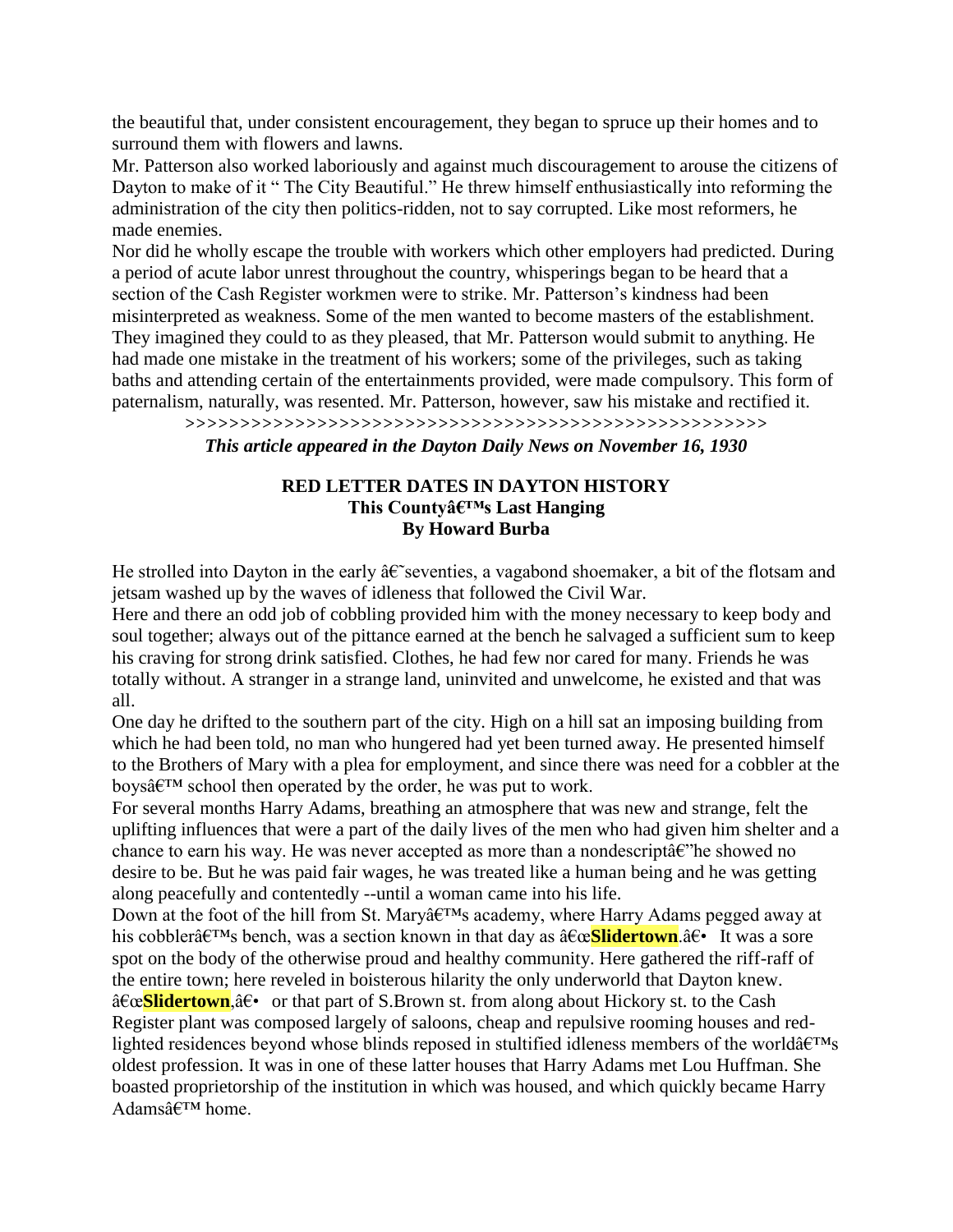Seized with an infatuation for this woman in scarlet, Adams became acquainted with the habitutes of her house. He likewise became her constant slave, accepting in return for his work about the resort a place at her table and the liquor she doled out to him when his craving for it became insistent. He lost the interest of the good men on the hill, and packing his cobbling kit, he went into  $â€c$ **Slidertown** $†\cdot$  to become one of its permanent pieces of driftwood. He had reached the depths.

To Lou Hoffman he told his life story. Born in Petersburg, Va. on April 21, 1849, of hardworking and respected parents, he had learned the trade of shoemaking. With the outbreak of the Civil War he enlisted in the Ninth Pennsylvania cavalry, and an honorable discharge revealed that he had served faithfully during the entire period of the unpleasantness. Upon being discharged he drifted to St. Louis, where he started on a life of drinking and carousing, frequent brushes of the police of that city stamping him as an undesirable citizen in any community in which he might be.

To those who frequented the saloons and red-light resorts of  $\hat{a}\epsilon \in \text{Slidertown}, \hat{a}\epsilon \cdot \text{however}$ , Harry Adams was not rated as a dangerous man. On the other hand his weakness earned him the pity of those who saw in him all that was base and low in human form. But he did earn a reputation for sullenness and brutality, cowardice and cunning. If he ever had a standard of living above that of the slums, it had been cut from under him the moment he made the acquaintance of Lou Huffman.

On the morning of Feb. 13, 1876, Henry Mulharren, a veteran at the National Military Home applied for and received a pass entitling him to a brief vacation beyond the gates of the institution. At the same time he was handed a pension voucher for \$50, and this he proceeded to cash at the Home canteen. He passed out of the Home grounds, boarded a street car for the city and a few hours later had made his way to  $\hat{a}\epsilon \in \mathbf{Slidertonn}$ ."

>>>>>>>>>>>>>>>>>>>>>>>>>>>>>>>>>>>>>>>>>>>>>>>>>>>>>>>>>>>>>>>>

## **An exact copy of Ohmer's diary, written in 1901, in which he describes Dayton as it was in 1840**

## **A BOY'S IMPRESSION OF DAYTON 64 YEARS AGO.**

The Negro Settlement was along Seeley's Ditch about that time. One night it was reported that they held a white woman there against her will. A lot of men went to take her away with the result that a white man, McLarey, was stabbed to death, the following night the Negro town was reduced to ashes, the murderer was captured and sent to the Pen for life. It was a pitiful sight the morning of the fire to see the Negroes carrying their belongings. The men and women had bundles and the children had chickens. They left the country. For a while negroes were scarce in Dayton.

The **Slidertown** boys and the Dayton boys were not friendly. I saw more than one with a black eye the result of their fights at night.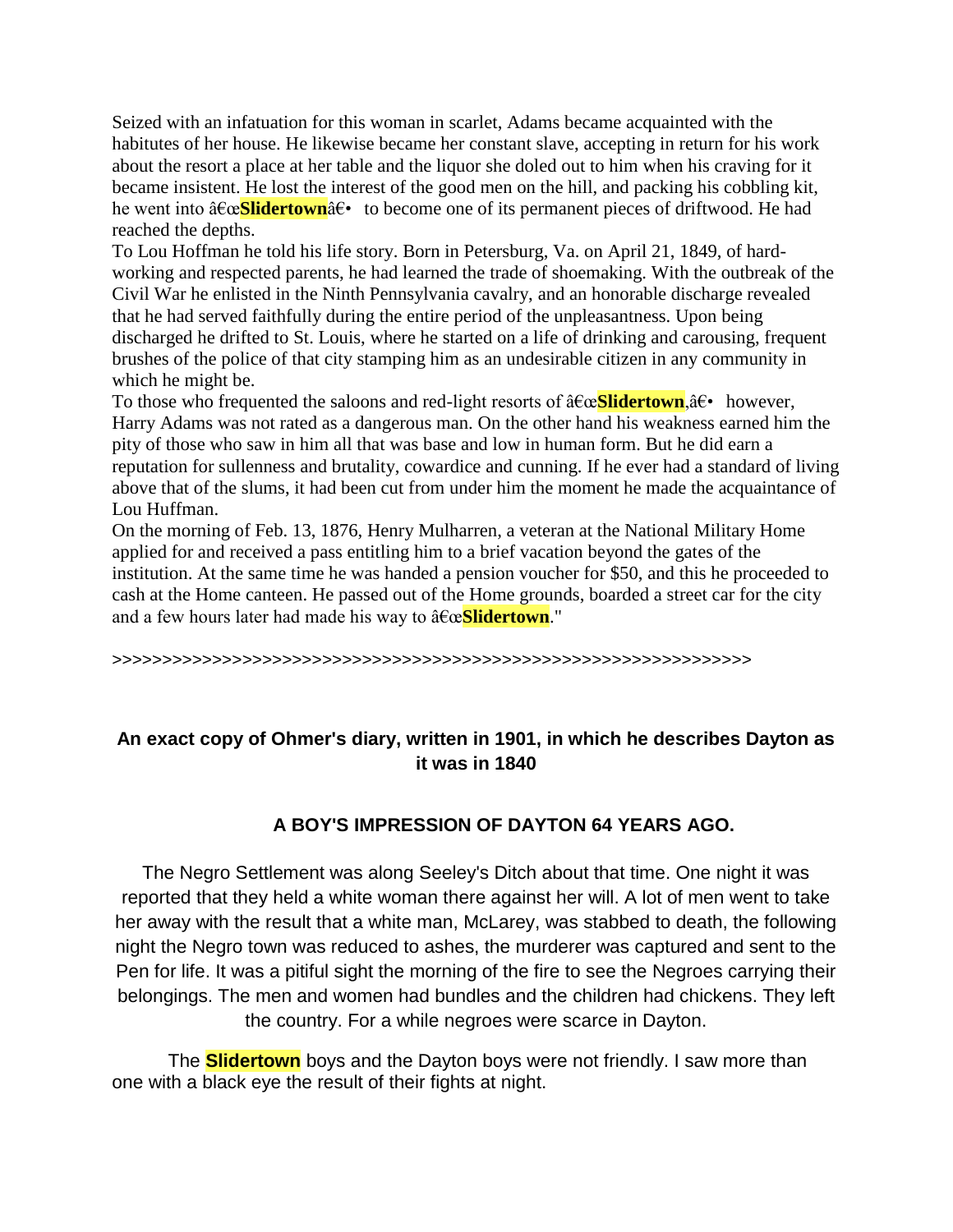There was a little settlement South of Seeley's ditch that was called **Slidertown**. The boys living there would attack the Dayton boys when they crossed the line and vice versa when they showed in Dayton. Occasionally boys with black eyes were seen on the streets caused by their fighting.

>>>>>>>>>>>>>>>>>>>>>>>>>>>>>>>>>>>>>>>>>>>>>>>>>>>>>>>>>>>>>>>>

*This article appeared in Forbes Magazine on March 16, 1918*

## **AMERICA'S BEST EMPLOYERS JOHN H. PATTERSON'S WORK How the National Cash Register Company's Founder Makes Workers Happy and Efficient Early Difficulties.**

Until 1892 business prospered. Then many registers were returned as defective, causing heavy loss in dollars and reputation.

Mr. Patterson moved his desk into the factory and started an investigation. He found conditions bad. He discovered that his trained workmen were leaving because working conditions in his factory were no better than those in any other. There was serious lack of knowledge of the business among the workmen. Also, neighborhood conditions were affecting the quantity and quality of the product; skilled mechanics simply would not live or work in "**Slidertown**," the disreputable section of Dayton in which the factory was located. The district was full of thieves, gamblers, and even worse.

But the greatest trouble of all, he soon became convinced, was that he lacked the cooperation and sympathy of his employees. He, representing capital, and his employees, representing labor, had both been trying to get the most for the least from each other, with the result that neither derived much satisfaction from the arrangement.

Would he continue to drive his people as all manufacturers then were doing, regarding their workmen as parts of the machinery of production?

Or would he smash precedent by admitting that he had been partly at fault and begin to treat the working man as a human being, entitled to humane treatment?

After studying the "**Slidertown**" problem, Mr. Patterson decided that perhaps the best thing to do would be to set a good example for the neighborhood. So he cleaned up about the factory premises, painted the buildings, planted flowers, shrubs and grass. A free landscape gardening school was started, prizes were offered for the best kept yards, window and porch boxes. Thousands of shrubs, plants and packages of seeds were distributed.

"**Slidertown**" has been transformed into "South Park," one of the most desirable sections of Dayton. According to the judge of the juvenile court, there has not been a single delinquency case from the South Park neighborhood in nine years, whereas the locality was once the haunt of the lowest young ruffians and hoodlums in the city. >>>>>>>>>>>>>>>>>>>>>>>>>>>>>>>>>>>>>>>>>>>>>>>>>>>>>>>>>>>>>

> **WHY DAYTON BECAME A BIG CITY by Charles F. Sullivan**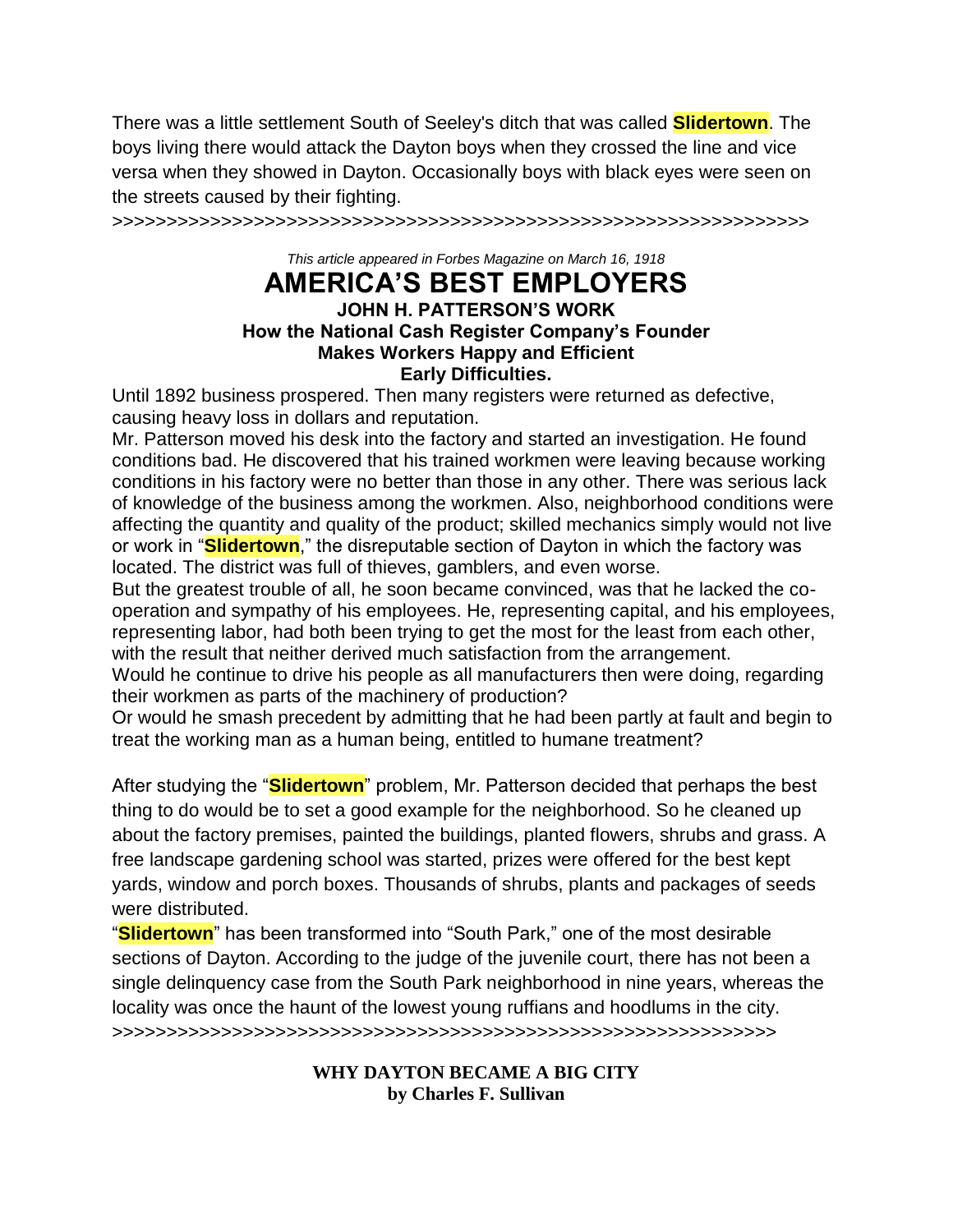At that time the shop was in the Callahan Power Bldg just in the rear of the present Third National bldg and they were using just 13 men its production. They increased it to 40 men and that was all the space they could get there. They decided to build their own factory building upon ground that they owned south of the City, but it was necessary to go through **Slidertown** to get to it.

It was common report that it was not safe for people to go through that part of town in daylight and was worse at night, but as they owned the ground they went ahead with their plan. The new factory was of brick, two stories high, 240 feet along Stewart street and 50 feet deep, with many large windows, and it was a fine factory building. He was ridiculed for building such a large building, and in such a bad location and all his employees would be afraid to come through **Slidertown**, so he would not be able to get the people necessary to make the factory a success. They had hardly moved in before they began to feel the effect of **Slidertown**, for windows were broken, grass dug up and shrubbery and flowers destroyed. Mr Patterson hired Miss Harvey to work with the boys, providing her with a house to teach them drawing, wood carving, and clay modeling free, and Miss Harvey changed those boys from enemies to warm friends of the NC R. In the summer, he gave each boy a plot of ground, furnishing him with tools, seeds and other things needed, and all the boys raised was his own, to use as he wished. Both of these things were published all over the U.S. more to ridicule J. H. than anything else, but it was advertising the N C. R. just the same. He was considered a crazy man by many, but he has changed that end of town from a rough place to a beautiful part of the city and is well named South Park. >>>>>>>>>>>>>>>>>>>>>>>>>>>>>>>>>>>>>>>>>>>>>>>>>>>>>>>>>>>>>

#### **BUILDERS IN NEW FIELDS**

#### **Charles F. Sullivan**

The new factory was of brick, two stories high, 240 feet on Stewart Street and 50 feet deep, with many large windows and it was a fine factory building. They were ridiculed because they built such a fine large factory building, in such an out-of-the-way place, where all employees would have to go through "**Slidertown**" which was at the junction of Warren and Brown, where it was not safe to go through in Daylight, so would be much worse at night. No railroad facilities, and one small horse drawn street car line to get the employees back and forth. They had hardly moved in before they felt the effect of **Slidertown**, for windows were broken, grass dug up and flowers and shrubbery destroyed. Mr. Patterson hired Miss Harvey to work with the boys, providing her with a house, to teach them drawing, woodcarving, and clay modeling free. Miss Harvey changed those boys from enemies to warm friends of the N. C. R. Co. In the summer he gave each boy a plot of ground, furnishing him the seed, tools and other things needed and all the boy raised, was his own, to use as he saw fit.

>>>>>>>>>>>>>>>>>>>>>>>>>>>>>>>>>>>>>>>>>>>>>>>>>>>>>>>>>

*This article appeared in the Dayton Daily News, June 4, 1933*

**Dayton's First City Directory By Howard Burba**